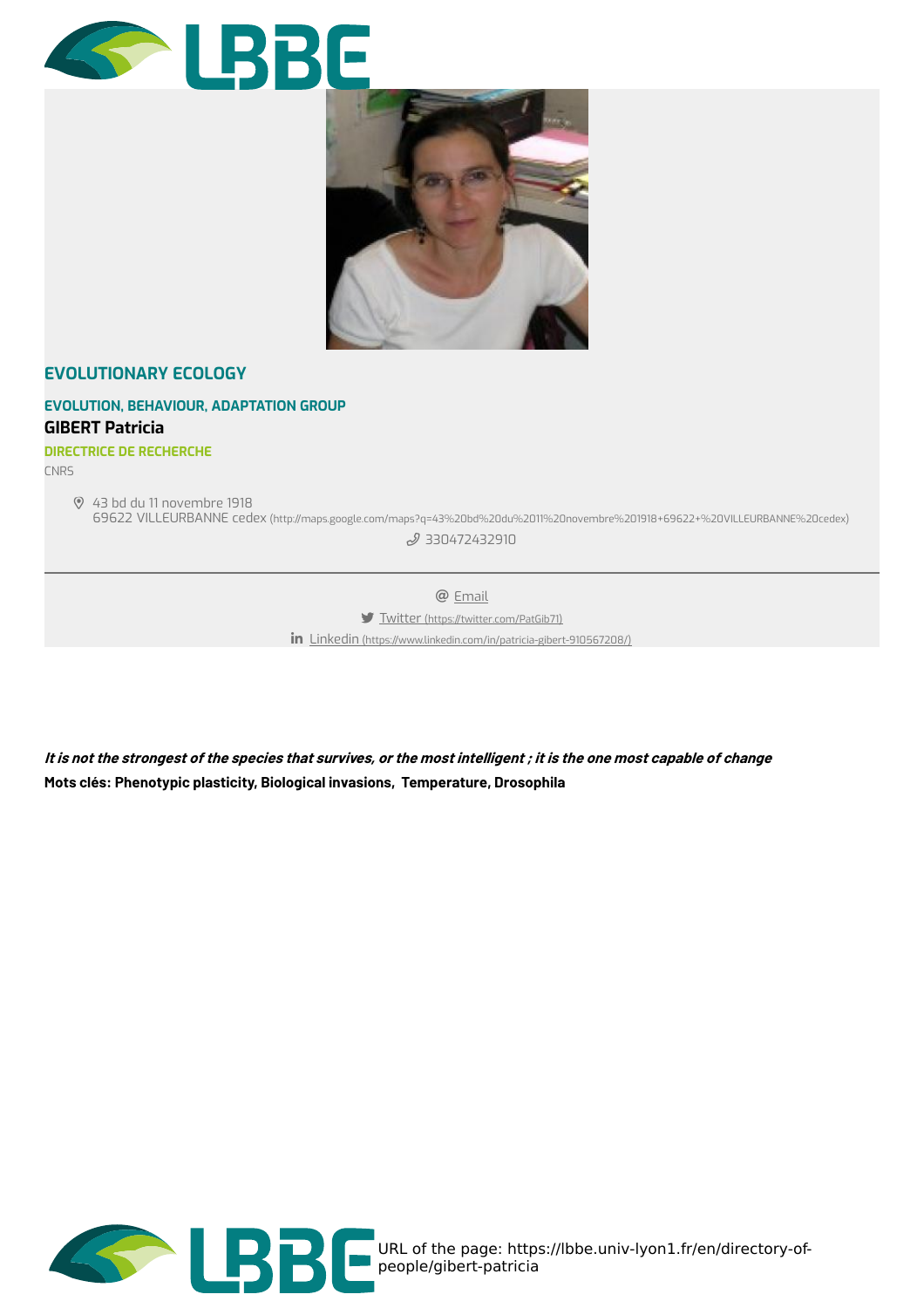

https://genestogenomes.org/in-memoriam-jean-r-david-1931-2021/

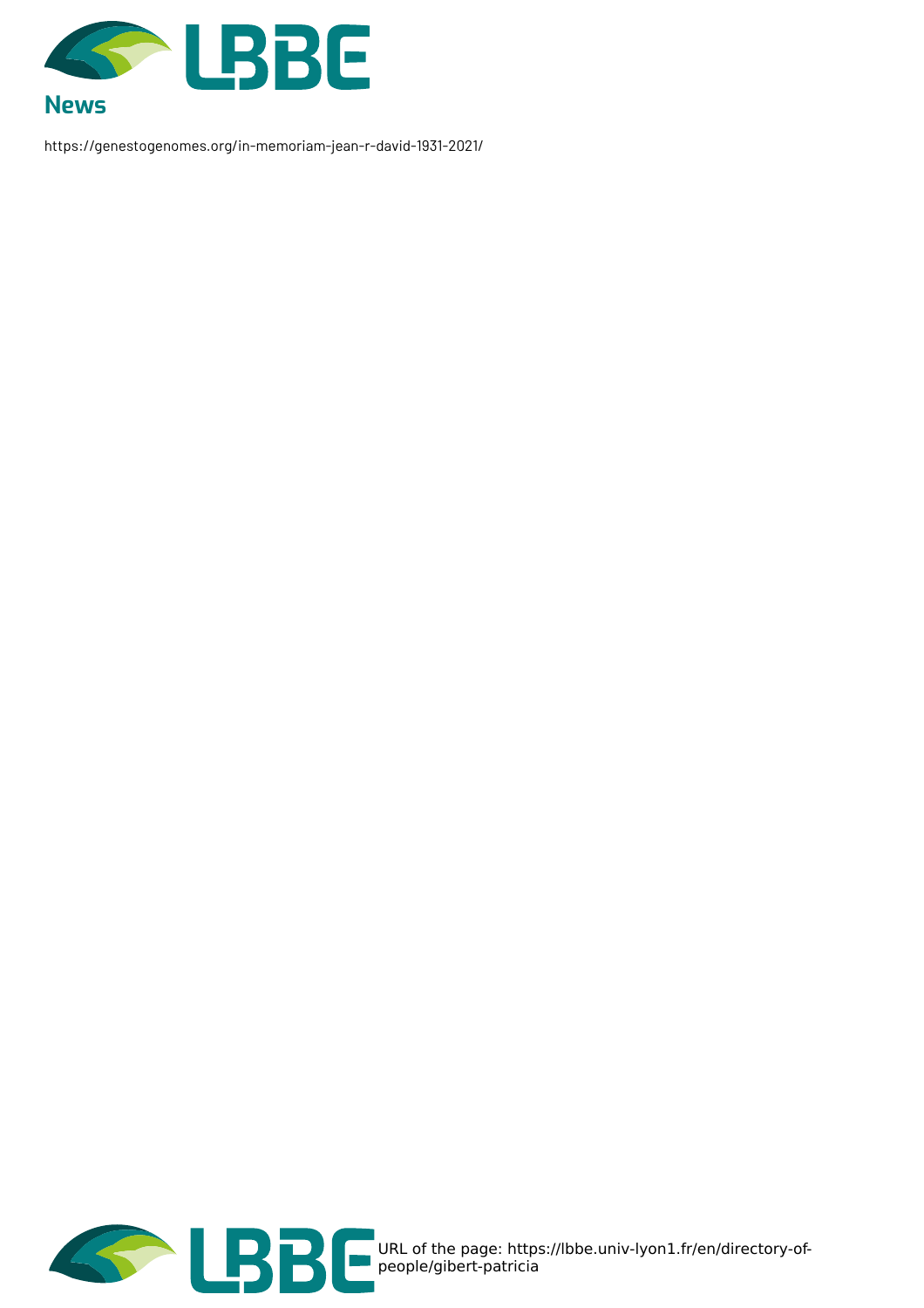

# **Phenotypic plasticity and adaptive responses to environmental change**

My research work has allowed me to explore different aspects concerning the adaptive responses of organisms to environmental changes, mainly temperature, on the insect model and especially on Drosophila through a comparative approach. I was particularly interested in phenotypic plasticity which can be defined as the ability of a genotype to produce different phenotypes according to environmental conditions. Phenotypic plasticity is a phenomenon that can be generalized to all living organisms and that can be found in all species and for a wide variety of phenotypic traits.

The main questions addressed during my research are :

How to analyze the shapes of non-linear reaction norms? Do these reaction norms present genetic variability? How do these norms evolve between populations and between species? Do these comparisons provide arguments for adaptive phenotypic plasticity?

How will environmental variability (thermal fluctuation) impact the shape of response norms? What about environmental complexity (combination of several factors)?

What is the importance of phenotypic plasticity as a response mechanism to environmental perturbations?

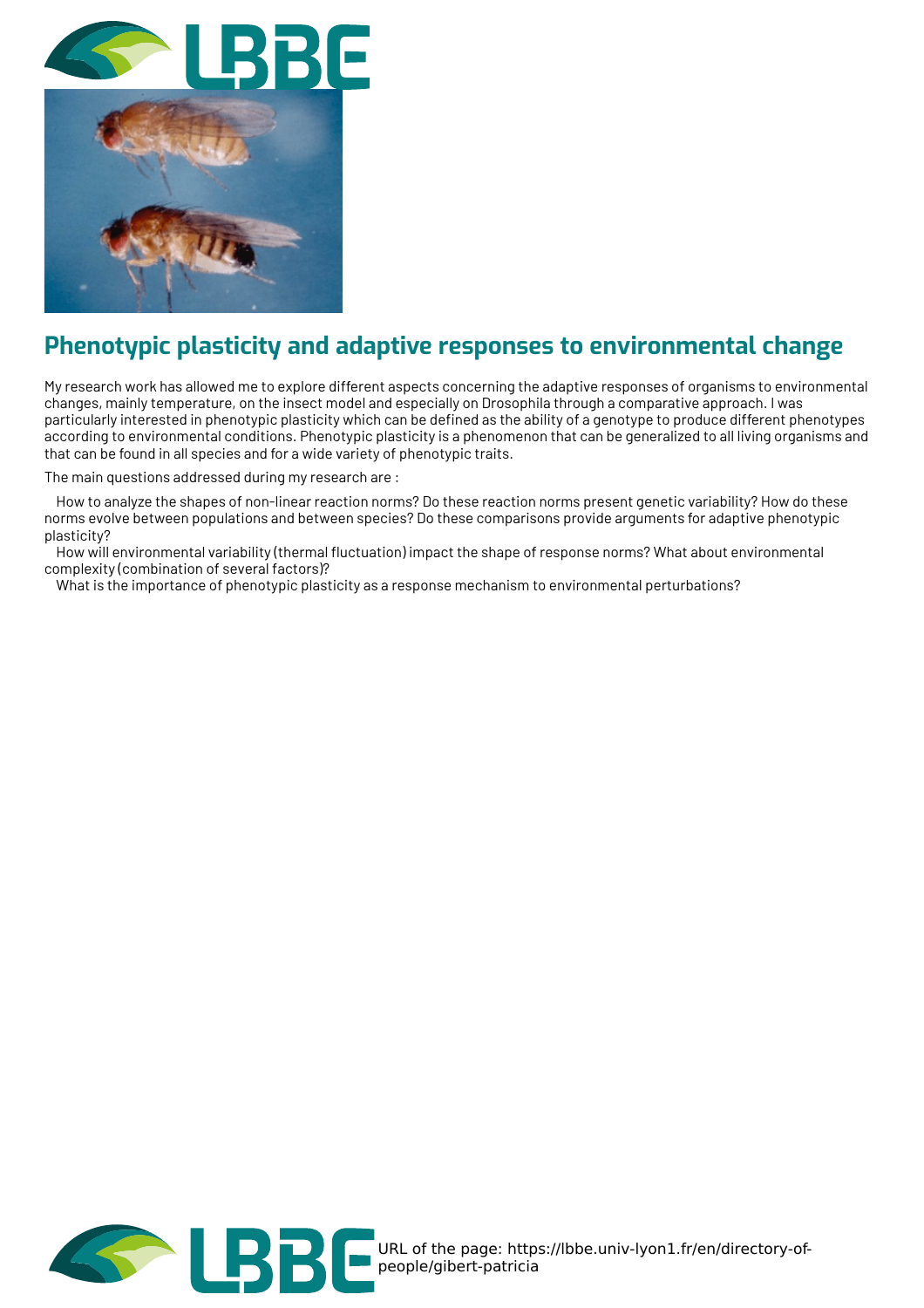

## **Drosophila suzukii: a recent biological invasion and a major economic threat**

For the past few years, my research activity has focused on a project concerning a very recent biological invasion event involving a fruit crop pest, Drosophila suzukii. At the fundamental level, we were first interested in the ecological factors that explain the invasive success of this species whose biology was poorly known. We showed that French larval parasitoids were unable to control D. suzukii populations because of its very high immune resistance capacity. We also showed that this species has a very wide range of wild host plants present throughout the year and we highlighted an interesting case of self-medication in D. suzukii. Moreover, our results suggest that if D. suzukii does not really have competitors on healthy fruits, it can undergo a strong larval competition with D. melanogaster on rotten fruits on which an oviposition avoidance behavior is observed. Current projects aim to use the recent and spectacular invasion of D. suzukii to better understand the mechanisms of adaptation to a new environment, in particular the role of phenotypic plasticity. Finally, some projects have also been developed to consider new control methods against this formidable crop pest.

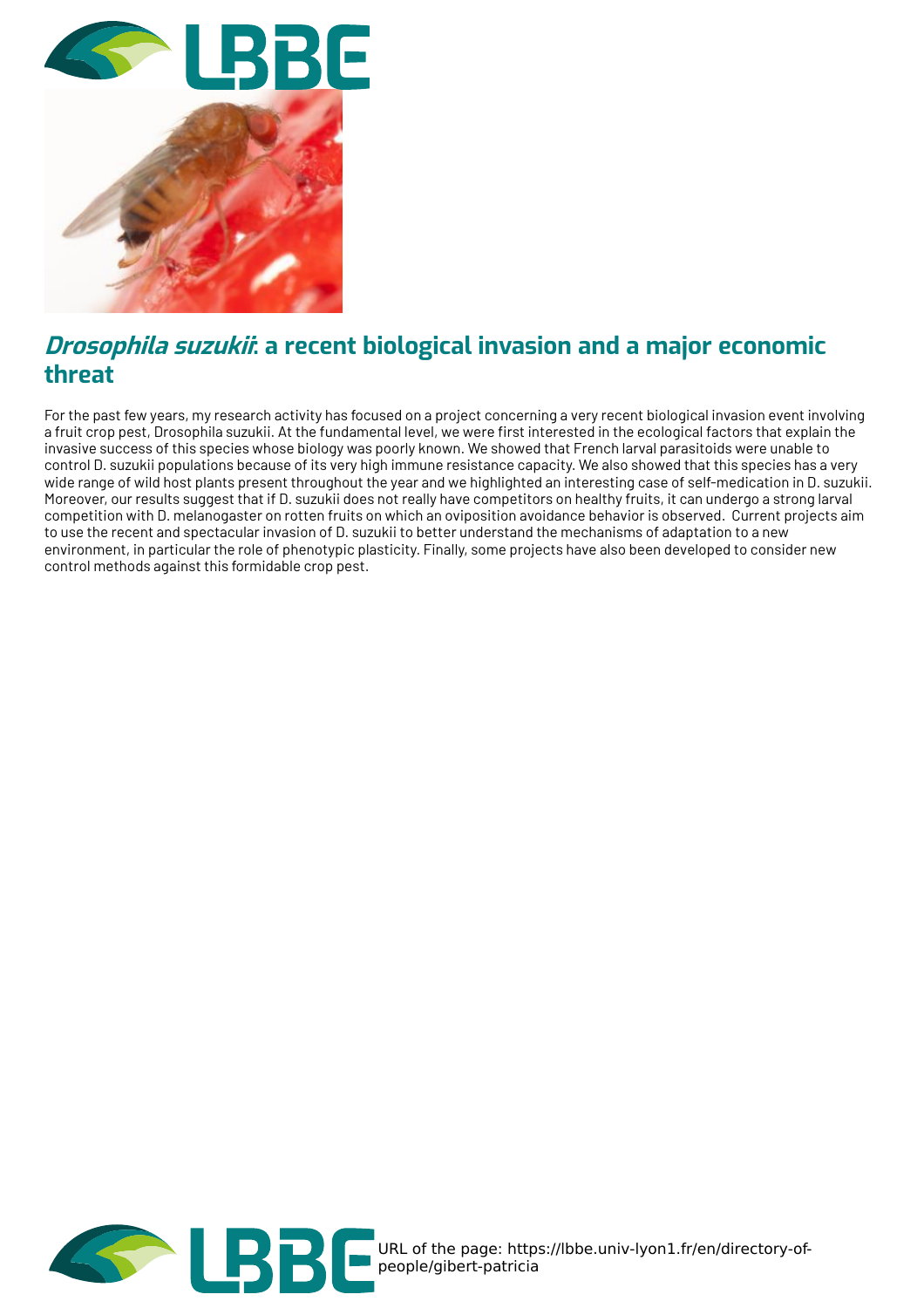

#### **ANR SWING project: Genetics, plasticity and evolutionary potential of Drosophila suzukii**

L'objectif général de ce projet que je porte et qui est réalisé en collaboration avec

The general objective of this project, which I lead and which is carried out in collaboration with [Vincent](https://isyeb.mnhn.fr/fr/annuaire/vincent-debat-378) Debat ( 子 ISyEB, MNHN),

Simon [Fellous](https://www6.montpellier.inrae.fr/cbgp/Personnel/Personnel-permanent/Fellous) Z

et Arnaud Estoup (CBGP Montpellier) and Cristina Vieira (LBBE), is to study the evolutionary processes at play during a biological invasion with a focus on the mechanisms of adaptation. We are also interested in the evolutionary potential of the invasive species in order to predict its capacity to adapt in the short and medium term. Thus, the different components are 1) to quantify the phenotypic variation of native and invasive populations using quantitative genetic methods and the study of reaction norms; 2) to characterize, at the genomic and transcriptomic level, the genetic basis of adaptation during the invasion process by determining the relative importance of natural selection and genetic drift on the phenotypic differentiation between native and invasive populations; 3) to combine these phenotypic and molecular approaches in order to better understand which traits are associated with invasion success, and to analyze the role of transposable elements in adaptation; 4) to evaluate the agronomic consequences of the plasticity and rapid adaptation capacity of D. suzukii.

#### **ANR CRASHPEST project : A cascade of destabilizations: combining Wolbachia and Allee effects to**

#### **eradicate the insect pest Drosophila suzukii**

This project led by Laurence Mouton (LBBE) in collaboration with Emmanuel Desouhant (LBBE) and Xavier [Fauvergue](http://www2.sophia.inra.fr/perso/fauvergue/) [7]

(ISA, Sophia Antipolis) aims to develop a method of control of D. suzukii based on the manipulation of processes intrinsic to populations, the meeting and compatibility of sexual partners, combining mating disruption and inoculation of bacteria of the genus Wolbachia.

#### **ANR DroThermal project : What makes Drosophila suzukii such an effective invader ? an integrative**

#### **analyses of its thermal ecology**

The objective of DroThermal, led by Hervé [Colinet](https://osur.univ-rennes1.fr/page/herve-colinet-ecobio-arrive-a-l039osur) Z (ECOBIO, Rennes), is to integrate different levels of variation across different spatio-temporal scales in order to better understand the thermal responses of Drosophila suzukii and thus to better predict the persistence and dynamics of populations at both local and global levels. This project will be carried out in collaboration with Sylvain [Pincebourde](https://www.univ-tours.fr/annuaire/m-sylvain-pincebourde) (IRBI) for spatial variations, Olivier [Chabrerie](https://www.u-picardie.fr/edysan/_listing-personnel/olivier-chabrerie/) Z (EDYSAN) for trophic variations and Laurence Mouton (LBBE) for the integration of host-microbe interactions.

#### **ANR LongevitY project : Exploring the contribution of sex chromosomes to male-female differences in**

#### **aging and longevity**

This project led by Cristina Vieira (LBBE) is a federative project at the laboratory level because it involves researchers from the four departments of the LBBE working on different aspects of aging and on various biological models (birds and large mammals, humans, Drosophila).

The main objective of the project is to test the contribution of sex chromosomes to the sex gap longevity (SGL). The underlying hypothesis is that in species with sex chromosomes, all deleterious recessive mutations are expressed on the single X chromosome in males and may reduce their lifespan, the so-called unprotected X effect. In addition, the many transposable elements (TEs) on the Y chromosome can affect aging. The activity of TEs is normally suppressed by epigenetic regulation (DNA methylation, histone modifications and small RNAs). However, it is known that this regulation is disrupted with age. Due to the Y chromosome, more ETs can become active in aged males than in aged females, generating more somatic mutations, accelerating aging and reducing lifespan in males, the so-called Y-toxic effect. My participation in this project will focus on characterizing the toxic effects of Y in different species and populations of Drosophila.



URL of the page: https://lbbe.univ-lyon1.fr/en/directory-ofpeople/gibert-patricia